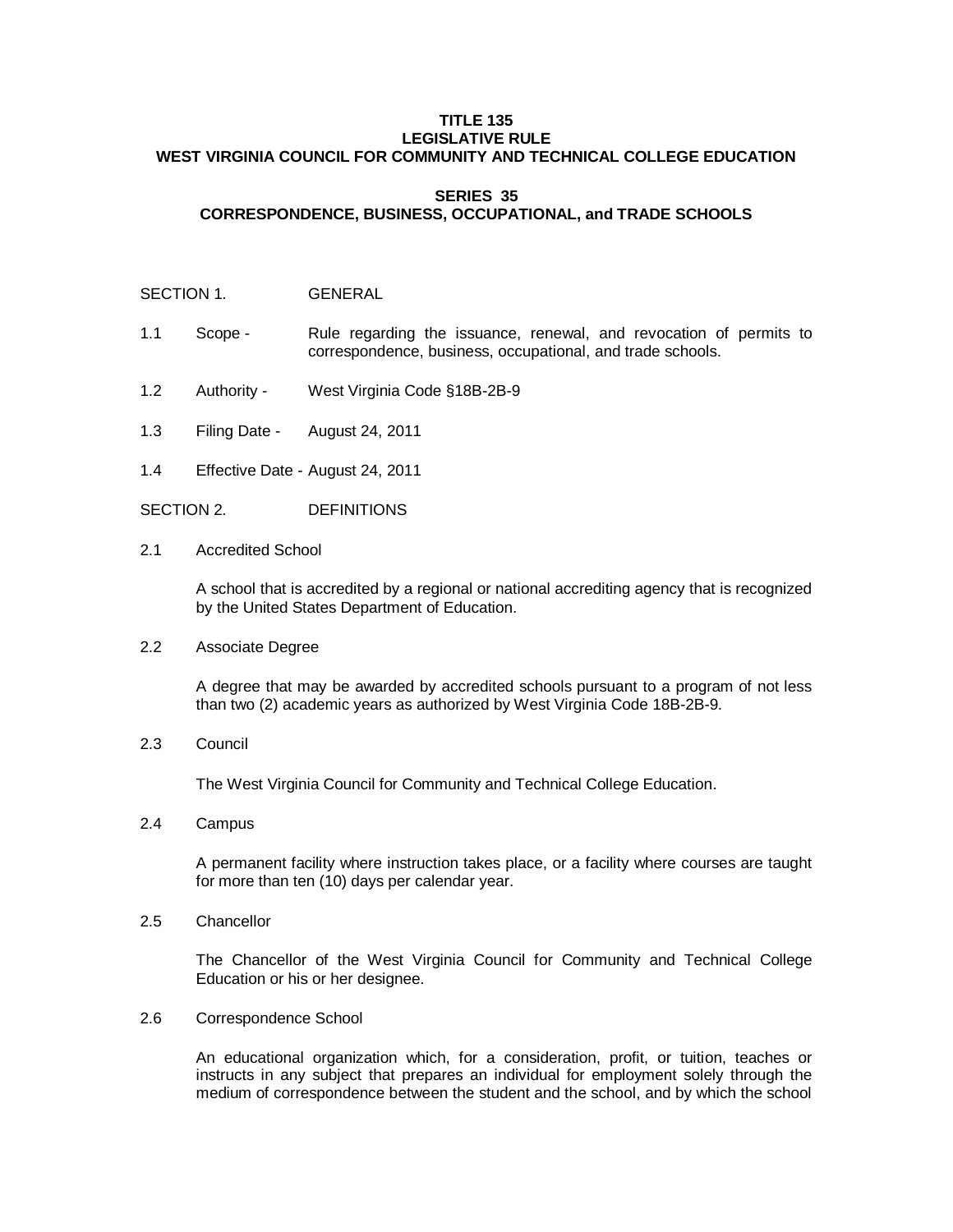transmits to or exchanges matter with the student via printed material, video tapes, cassette tapes, telecommunications, or other means.

2.7 Financially Sound

Meeting two of the following: a current ratio of at least 1:1 regarding total current assets compared to total current liabilities, positive total equity, or current year profitability.

2.8 Immediate Family

Spouse, parent, sibling, child, or grandchild.

2.9 Ownership Change

When the change of ownership results in a change in control of the school outside the immediate family.

2.10 Person

Any individual, group of individuals, partnership, association, organization, business, trust, corporation, or other business entity.

2.11 Business, Occupational, or Trade School

An institution, organization, or entity no matter how titled, maintaining or conducting classes or instruction for a consideration, remuneration, or tuition, designed to prepare an individual for employment or enhance employment skills.

2.12 Representative

Any person representing a school, whether such school is located within or outside of the State of West Virginia, or acting as an agent, solicitor, procurer, broker, or independent contractor to produce students or enrollees for any such school by solicitation in any form at any place in this state.

2.13 School

Business, occupational, trade, or correspondence school.

2.14 Specialized Associate Degree

Degree that may be awarded by accredited schools pursuant to a degree program of not less than two (2) academic years.

2.15 State

The State of West Virginia.

2.16 Terms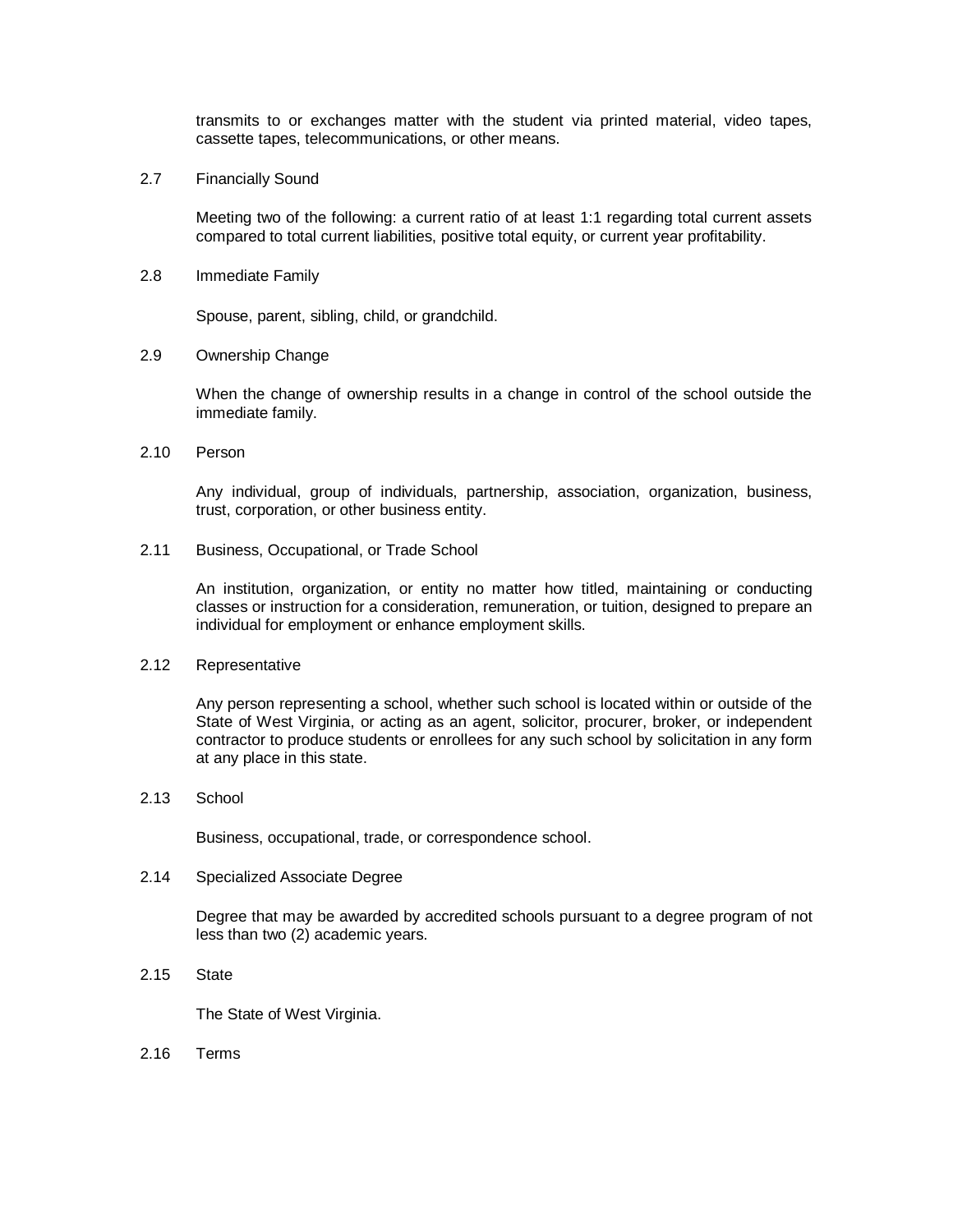Regularly established divisions of the academic school year, each with an established starting and ending date, which is normally referred to as modules, quarters, trimesters, or semesters.

## SECTION 3. EXEMPTIONS

- 3.1 For the purpose of this rule, the following are not defined as a correspondence, business, occupational, or trade school:
	- 3.1.1 Any school or person licensed or approved to offer education or training by any other statutory licensing or accrediting agency pursuant to statutes of the West Virginia Code other than18B-2B-9.
	- 3.1.2 Any school or organization whose courses of instruction offered are solely for the purpose of teaching preparation of tax returns.
	- 3.1.3 Any school conducted by any person, solely on a contractual basis with private or governmental organizations where obtaining a permit is not a condition of the contract and students are not charged tuition or other fees, and no advertisement of courses takes place.
	- 3.1.4 Any training or apprenticeship program conducted by a company, union, or other organization in which students, members, or employees enrolled in the training or educational programs are not charged tuition or other fees.
	- 3.1.5 Schools that offer courses which are conducted solely for personal development or information, do not prepare or represent themselves as preparing, an individual for a career or enhancing employment opportunities, are not offering sequential courses comprising an entire program and are not offering courses for more than twenty-four (24) weeks per calendar year.
	- 3.1.6 Tutorial instruction given in a private home or elsewhere as supplemental to regular classes for students enrolled in public or private schools.
	- 3.1.7 Non-profit independent colleges, universities, and other non-profit entities that are accredited by a regional accrediting agency recognized by the United States Department of Education.
	- 3.1.8 Public colleges, universities, and schools under the jurisdiction of the West Virginia Council for Community and Technical College Education, or the West Virginia Board of Education.

## SECTION 4. APPLICATION for PERMIT

4.1 Unless exempted as defined in Section 3 of this rule, no person or corporation shall solicit students or operate any correspondence, business, occupational, trade school, or branch campus in the state without first applying for or obtaining a permit issued by the Council. A permit shall be issued authorizing the solicitation of students and/or authorizing the operation of a school if all conditions of the laws and regulations of this state pertaining to correspondence, business, occupational, and trade schools are met.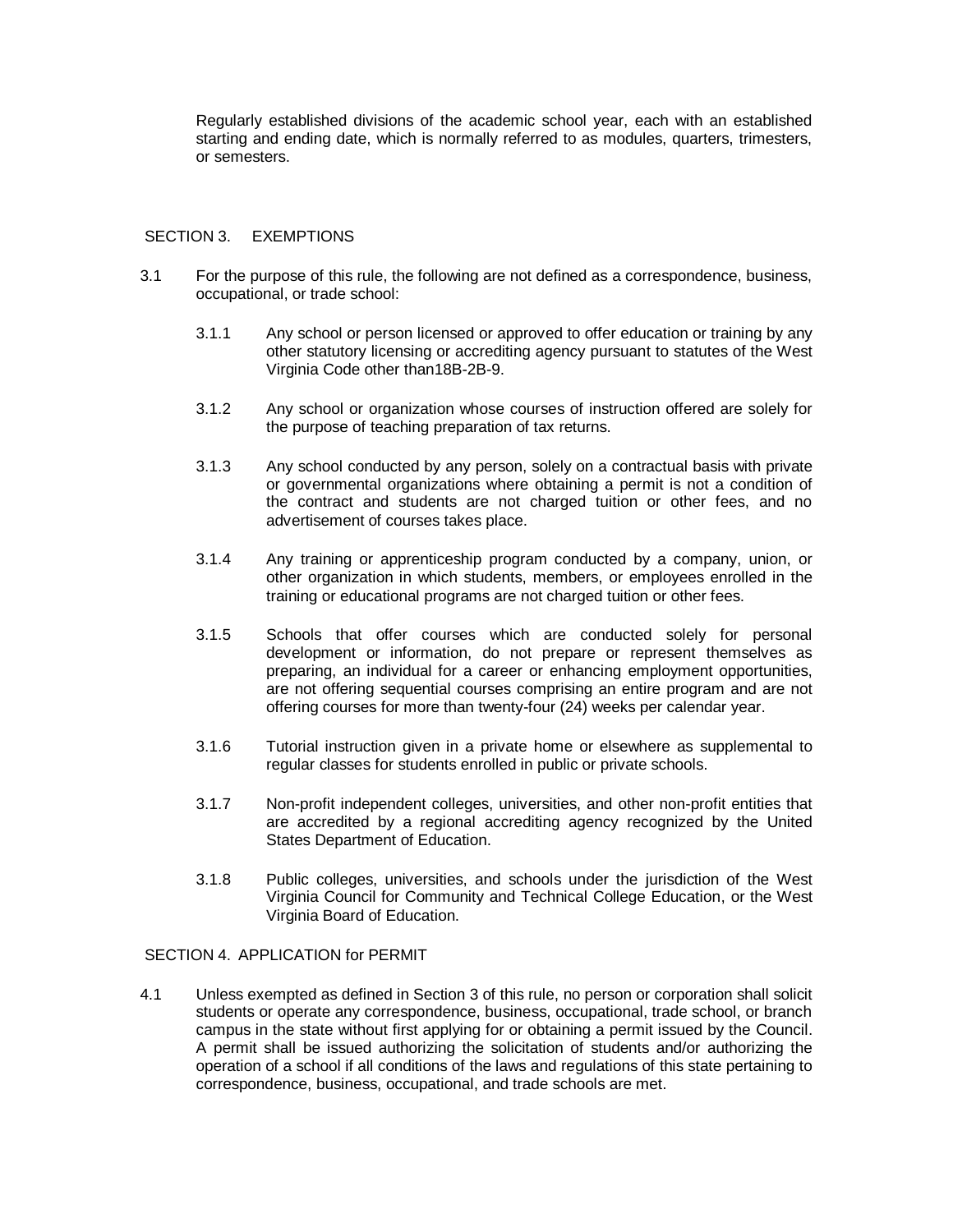- 4.2 If a person as defined in Section 2 of this rule wishes to operate or continue to operate a school or branch campus or to solicit students in the state, that person shall submit an original application for a permit to do so on forms provided by the Council.
- 4.3 As a condition of the issuance of a permit, a school shall submit with the application:
	- 4.3.1 A copy of the curriculum and description of courses for each program being offered;
	- 4.3.2 A copy of the student enrollment contract;
	- 4.3.3 A copy of the school's tuition refund policy and schedule;
	- 4.3.4 A fully executed surety bond in the appropriate amount;
	- 4.3.5 The appropriate permit fee;
	- 4.3.6 A list of all representatives of the school who will be soliciting students; and
	- 4.3.7 If accredited, documentation from the accrediting agency regarding accreditation status.
- 4.4 Persons shall not be deemed to have submitted an initial application for a permit to operate a school or solicit students in this state unless a properly completed application, the application fee, the required surety bond, and all other information and documentation required by this rule has been submitted to the Council and the following has been provided:
	- 4.4.1 A listing of the individual's or organization's prior school operation history in this state, other states, or other countries.
	- 4.4.2 Information detailing the involvement in, or relationship to, any school that lost its accreditation, lost its authorization to operate because of violation of state or federal laws, was terminated from participation in the federal financial aid programs, closed without arranging a teach-out for students or arranging refunds, or other discharge of the school's contractual obligation to the student.
	- 4.4.3 Proof at the time of filing an initial application that adequate facilities are available and ready for occupancy and that all instructional equipment, books, supplies, and personnel are in place and ready for operation and verified by an on-site visit by a representative of the Council.
- 4.5 As a condition of permit renewal, all schools shall make annual reports to the Council on forms furnished by the Council.
- 4.6 In addition to the requirements set forth above, all out-of-state schools shall annually provide evidence of authority to operate or accreditation by the regulatory agency of each state in which the school is located or conducts business.
- 4.7 A permit shall be valid for one year corresponding to the effective date of the surety bond as required herein.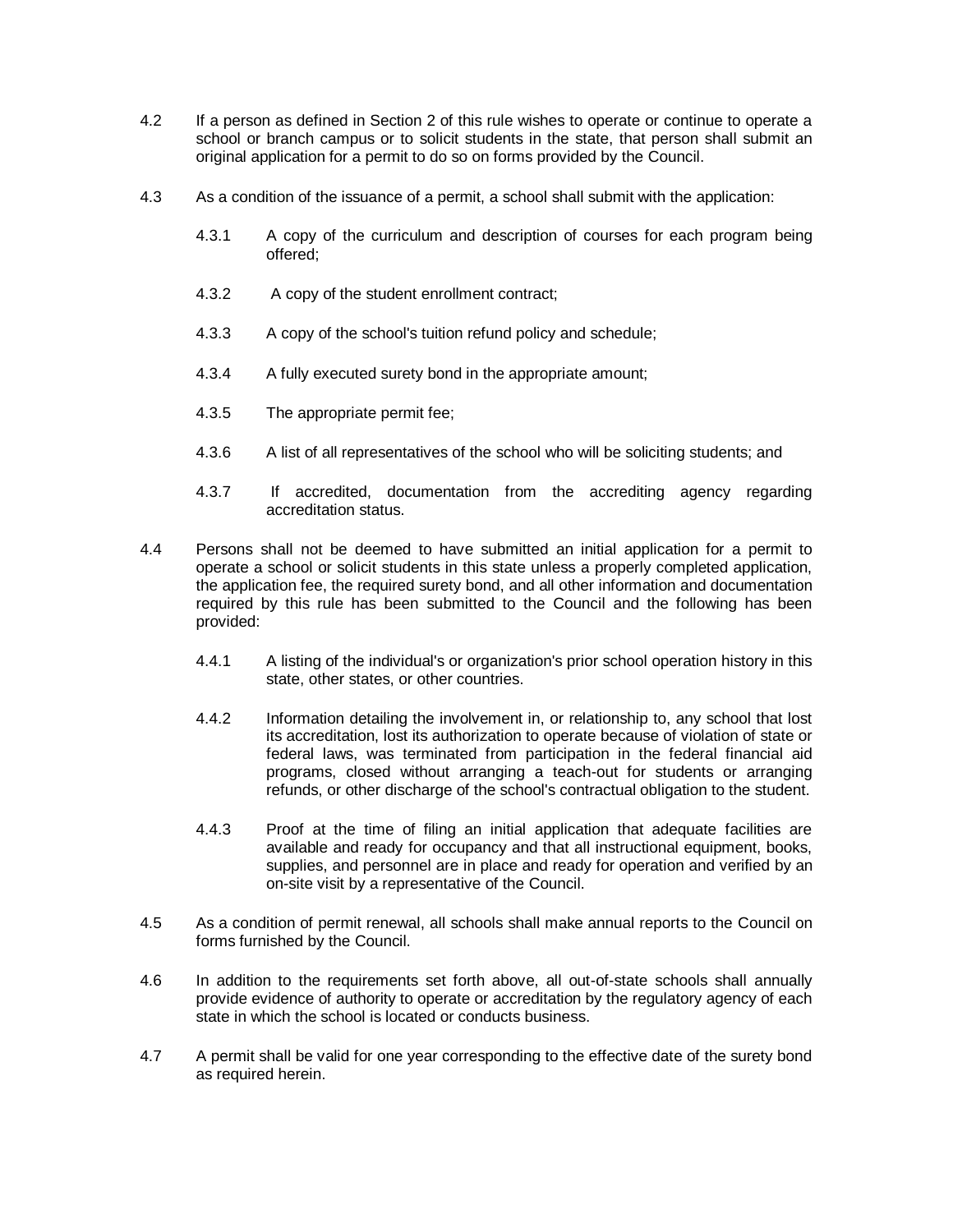4.8 Any information of a confidential or proprietary nature provided to the Council by a school for the purpose of obtaining or renewing a permit, and exempted from public disclosure pursuant to the terms of West Virginia Code § 29B-1-4, shall not be disclosed for any purposes inconsistent with this rule or statute.

# SECTION 5. PERMIT APPLICATION FEE

- 5.1 Any person applying for a permit to solicit students or operate a school, as defined by this rule, or branch campus in this state shall submit an initial application fee in the amount of two thousand dollars (\$2,000) with the application.
- 5.2 Any person applying for renewal of a permit shall submit an annual fee of five hundred dollars (\$500) with the renewal application for each campus operated by the school.
- 5.3 Any person submitting a permit renewal application and surety bond more than sixty (60) days after the last effective date of the applicant's previous surety bond shall be considered a new applicant for the purpose of paying the initial application fee.

## SECTION 6. SURETY BOND REQUIREMENTS

- 6.1 A school located in the state shall submit with its initial or renewal application, the original fully executed continuous surety bond written by a company authorized to do business in this state in the sum of fifty thousand dollars (\$50,000) unless required otherwise by a provision of this section.
- 6.2 Any school which has its physical facilities located in this state and has operated in this state under the present ownership, or ownership control within the immediate family, for at least ten (10) years as of June 10, 1994, is required to submit with its renewal application the original copy of a fully executed continuous surety bond written by a company authorized to do business in this state in the sum of thirty-five thousand dollars (\$35,000).
- 6.3 Schools having branch campuses within this state shall provide one fully executed surety bond in the appropriate amount providing coverage for all campuses.
- 6.4 In the event of notice of cancellation of the surety bond by a bonding company, the school shall furnish a fully executed replacement to the Council within sixty (60) days of the school's receipt of the notice of cancellation. But in no event may a school solicit or enroll new students until the appropriate surety bond is in effect.
- 6.5 The termination of a school's surety bond coverage shall be grounds for revocation of its permit if the school fails to replace the bond within the required time.
- 6.6 A school whose physical facilities are located outside this state, and which applies for a permit to solicit students in this state, shall submit a fully executed surety bond in the sum of fifty thousand dollars (\$50,000).
- 6.7 The Council may increase the bond requirement of any school to one hundred fifty thousand dollars (\$150,000) if the school has its accreditation terminated or its institutional eligibility under the Higher Education Act of 1965, as amended, is terminated for cause.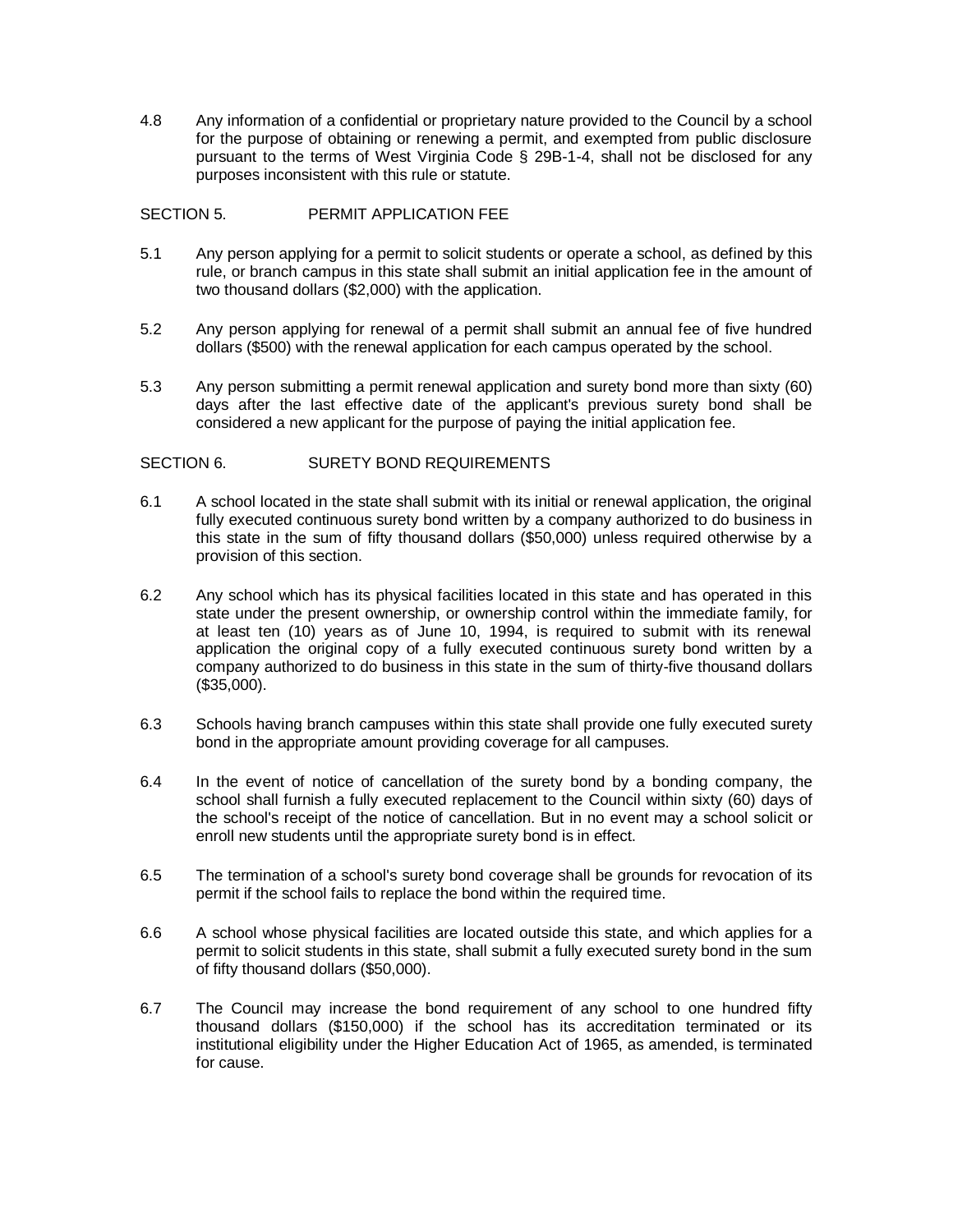- 6.8 If, in accordance with the standards of the American Institute of Certified Public Accountants, the school's audited financial statements are qualified because the school's continued financial viability as an ongoing concern is in doubt, and the school is not financially sound as defined in Section 2 of this rule, the Council may require the surety bond be increased up to an amount not to exceed four hundred thousand dollars (\$400,000) if the Council determines an increased bond is reasonably necessary to protect the financial obligations legally due to the students then enrolled at the institution.
- 6.9 Confidentiality Statement any financial information submitted to the Council by a school covered under this rule shall be used by the Council only for purposes of this rule.

## SECTION 7. MAINTENANCE of RECORDS

- 7.1 A school shall maintain records at a central location and have them available for inspection by a representative of the Council.
- 7.2 A school shall maintain academic records suitable for transcript purposes for each student for fifty (50) calendar years after the student has departed the school, or until the student becomes 65 years of age. The records shall include, as a minimum:
	- 7.2.1 The name and address of the school;
	- 7.2.2 The full name and address of the student;
	- 7.2.3 The starting and completion or separation dates;
	- 7.2.4 The course of instruction or subject;
	- 7.2.5 The amount of credit, if any;
	- 7.2.6 The grade for each subject; and
	- 7.2.7 A statement indicating whether the student graduated or completed the course.
- 7.3 A school shall develop and enforce security measures to protect student records from damage or destruction for the required period of time.

#### SECTION 8. CHANGE of SCHOOL OWNERSHIP

- 8.1 A school must notify the Council at least thirty (30) days in advance of the change of ownership control. Within thirty (30) days of such notification, the Council will notify the school of permit status.
- 8.2 When a school is located in this state and has a change of ownership control and the new ownership control is outside of the immediate family of the previous owner, the school may continue to operate under the present permit. However, before the solicitation of students can continue, the school shall submit to the Council the following:
	- 8.2.1 A fully executed surety bond in the amount of fifty thousand dollars (\$50,000).
	- 8.2.2 The names, addresses, and corporate titles of all persons or other entities having a financial interest in the school, and the names and addresses of any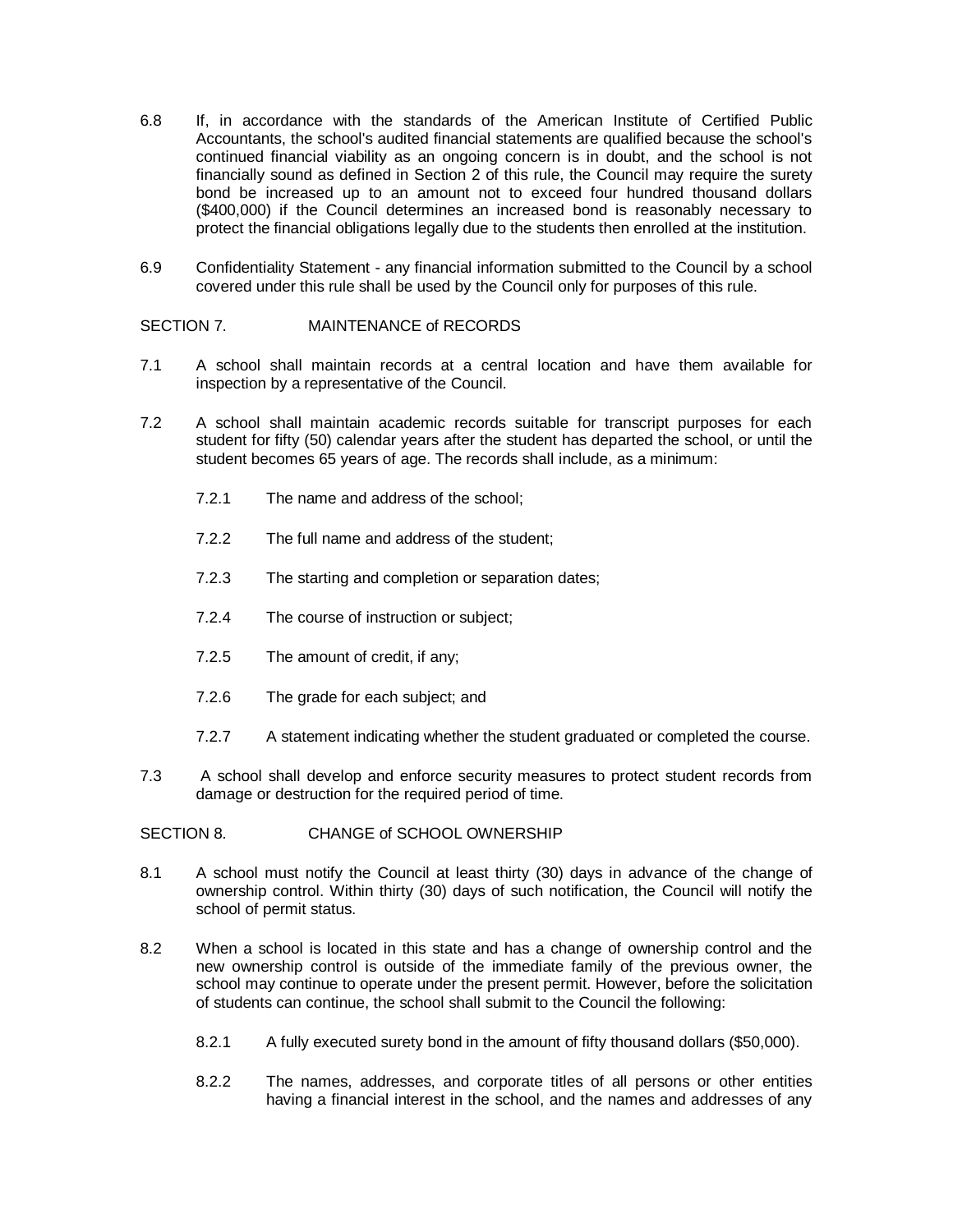other schools in which these persons or entities have or have had a financial interest.

- 8.2.3 A revised listing of all programs to be offered if changes were made with new ownership.
- 8.2.4 An application for each representative of the school who will be soliciting students.
- 8.3 If the school is located outside this state, the school must show evidence of compliance with the laws and regulations in the state where the school is located. In addition, before the solicitation of students continues in this state, the school must submit the following:
	- 8.3.1 A fully executed surety bond in the amount of fifty thousand dollars (\$50,000);
	- 8.3.2 An application for each representative of the school that will be soliciting students in West Virginia;
	- 8.3.3 A revised listing of all programs to be offered if changes are made with new ownership; and
	- 8.3.4 The names, addresses, and corporate titles of all persons or other entities having a financial interest in the school.

### SECTION 9. SCHOOL CLOSING

- 9.1 A school which is closing, either voluntarily or involuntarily, shall:
	- 9.1.1 Inform the Council of this action immediately by certified mail;
	- 9.1.2 Supply the Council with the name, address, and telephone number of the person responsible for closing arrangements;
	- 9.1.3 Supply the Council with the name, address, telephone number, and the course of study for each student who has not completed his or her course of study;
	- 9.1.4 Supply the Council with information on the dates of enrollment, the amount of class time left for each student to complete the course, and the amount of entitled refund, if any, for which each student is eligible;
	- 9.1.5 Inform currently enrolled students by written notice of the appropriate procedures they are to follow to secure refunds due if suitable teachouts have not been arranged, or to continue their education and supply the Council with a copy of this notice; and
	- 9.1.6 Inform the Council and currently enrolled students of plans to store the permanent student records and the procedure to obtain copies.

SECTION 10. STUDENT ENROLLMENT CONTRACT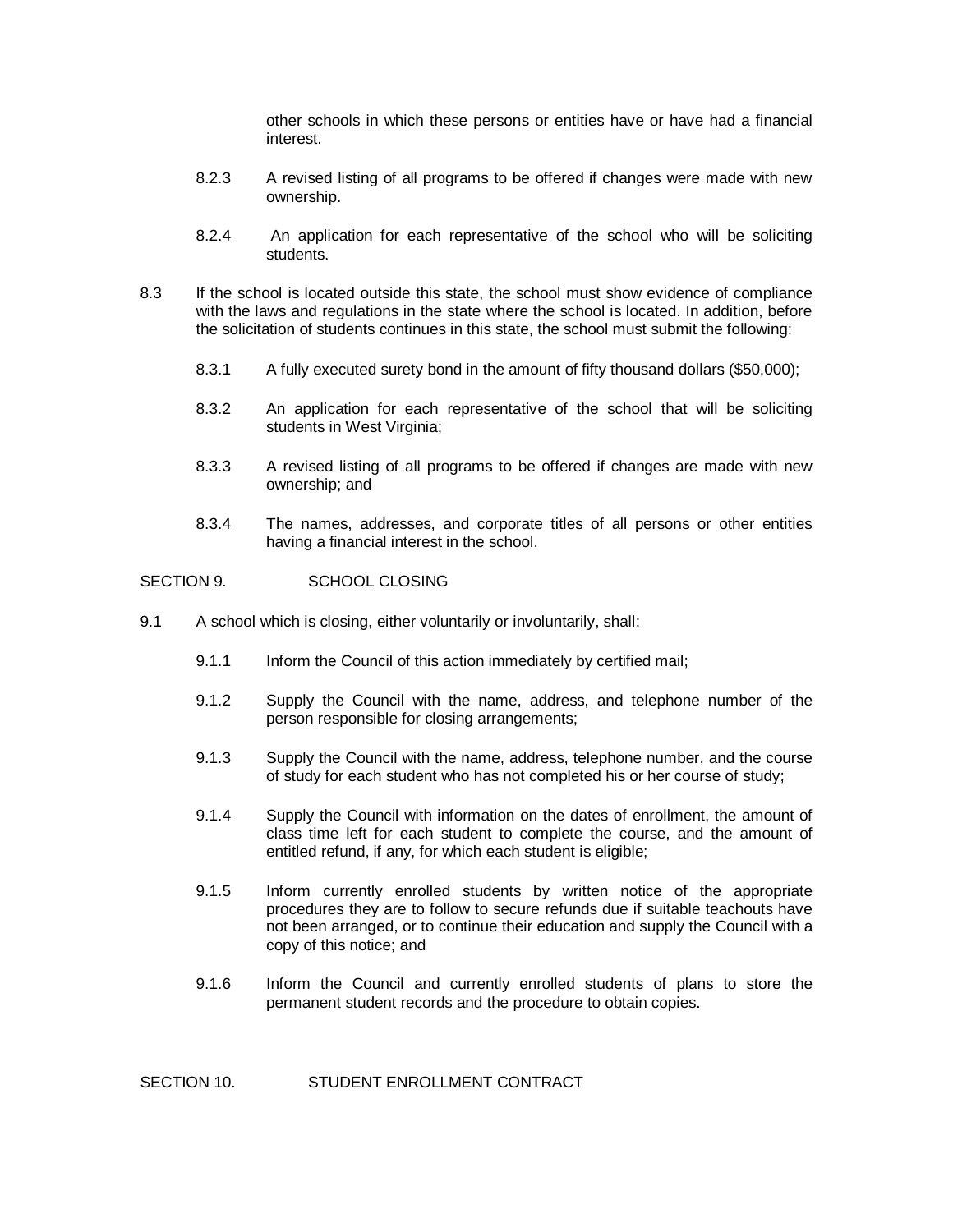- 10.1 Before the schooling begins, all students shall receive a completed, signed and dated enrollment contract specifying both the school's and student's legal rights and obligations. The agreement may incorporate into the contract by reference information in the school's catalog, student handbook, or other school publication without printing such information or publication in the contract itself. The enrollment contract must contain, but is not limited to, the following:
	- 10.1.1 The name and address of the school;
	- 10.1.2 The name of the course of study or program, including the number of credit or clock hours of classroom instruction, home study lessons, or other study units required;
	- 10.1.3 The total cost of the course, term or program for which the student is obligated under the contract including tuition, fees, books, and any other charges the student will incur shall be clearly stated;
	- 10.1.4 The school's cancellation and refund policy including an explanation of the procedures a student will follow to cancel the contract or enrollment agreement; and
	- 10.1.5 The signature of the student applicant, a parent or other sponsor if the student is under the age of eighteen (18), and the appropriate school officials, plus the date signed.
- 10.2 An application for admission is not to be construed as binding on the student, therefore limiting total student financial obligation to the payment of an application fee.
- 10.3 The school shall provide the student with a copy of the completed enrollment agreement that is signed and dated.
- 10.4 Those schools that are accredited by an national or regional accrediting agency recognized by the United States Department of Education may adhere to the accrediting agency's criteria regarding student enrollment contracts to satisfy the requirements of this section. However, in the event that enrollment contracts are not addressed by accrediting agency criteria, the provisions of this section must be followed.

# SECTION 11. CANCELLATION and REFUND POLICIES

- 11.1 To obtain a permit a school shall have a cancellation and refund policy that incorporates the following provisions:
	- 11.1.1 A statement relative to the unused portion of tuition, fees, and other charges if the student does not begin classes, withdraws, or is dismissed.
	- 11.1.2 All fees and payments remitted to a school by a prospective student shall be refunded, minus any stated application fee not to exceed fifty dollars (\$50), if the student is not admitted due to ineligibility.
	- 11.1.3 An admitted student applicant may cancel, by written notice, his or her enrollment any time prior to the first class day of the session for which the application was made, and the school shall refund all tuition paid by the student minus an application fee not to exceed fifty dollars (\$50).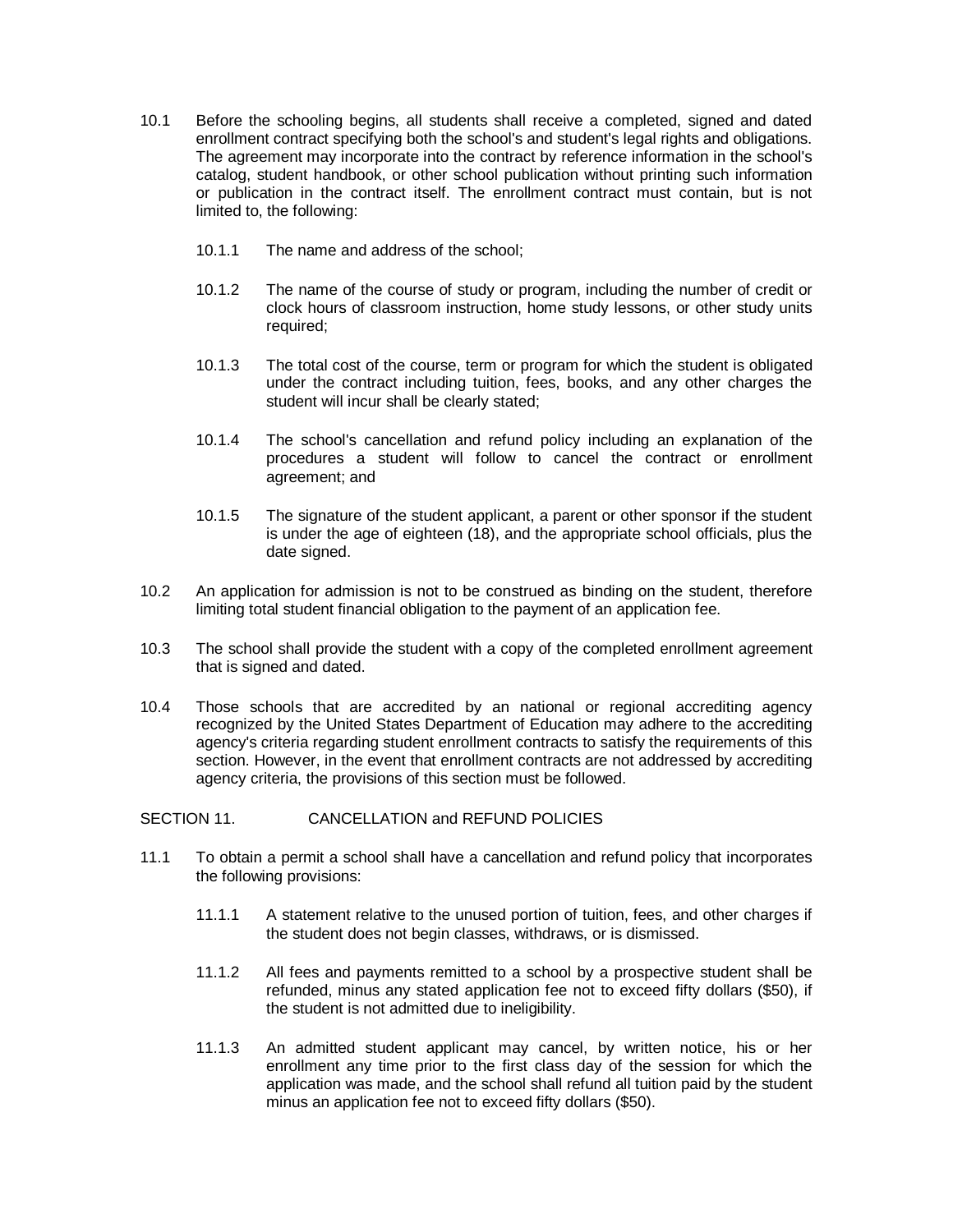- 11.1.4 For the purposes of refund calculations, an individual's status as a student shall be considered terminated by the school not later than seven (7) calendar days after the last day on which the student actually attended the school. Termination may be effected earlier by proper notification. A home study program of instruction shall be terminated if a school does not receive a lesson or an appropriate response from the student within six months after receipt of the last lesson, and the date of withdrawal shall be the date of the last lesson received. The date of withdrawal initiated by a student shall be the date a letter is postmarked or proper notification is given. The school shall provide a receipt for the letter or withdrawal notice received.
- 11.1.5 Schools are required to submit refunds to individuals or the appropriate agency within twenty (20) days after receipt of a proper notification of termination from a student.
- 11.1.6 The student refund policy for withdrawals and terminations for schools not accredited by an accrediting agency recognized by the United States Department of Education must at a minimum comply with the following:
	- 11.1.6.1 A student who begins a term and withdraws after completing up to one (1) week or ten percent (10%) of the term is entitled to a refund of ninety percent (90%) of the charges less the application fee.
	- 11.1.6.2 A student who begins a term and withdraws after completing more than ten percent (10%) through twenty-five percent (25%) of the term is entitled to a refund of seventy-five percent (75%) of the charges less the application fee.
	- 11.1.6.3 A student who withdraws after completing more than twenty-five percent (25%) through fifty percent (50%) of the term is entitled to a refund of fifty percent (50%) of the charges less the application fee.
	- 11.1.6.4 A student who withdraws after completing more than fifty percent (50%) of the term is not entitled to a refund.
- 11.2 Refunds shall be calculated for a specific term as defined in Section 2 of this rule, or the total cost of programs not exceeding one year. In the event that students are financially obligated for a year-long program, the refund policy shall be on a weekly prorata basis through the first sixty percent (60%) of the program. The student's financial commitment shall not be for more than one year at any given time.
- 11.3 Those schools that are accredited by a national or regional accrediting agency recognized by the United States Department of Education, may use the accrediting agency's refund policy to meet the requirements of this section. However, student refunds must be made within twenty (20) days after receipt of a proper notification of termination.
- 11.4 Those schools having their physical facilities located outside this state must comply with the cancellation and refund policies of their home state. If there is no state cancellation and refund policy in their home state, Section 11 of this policy must be followed.

SECTION 12. ADVERTISING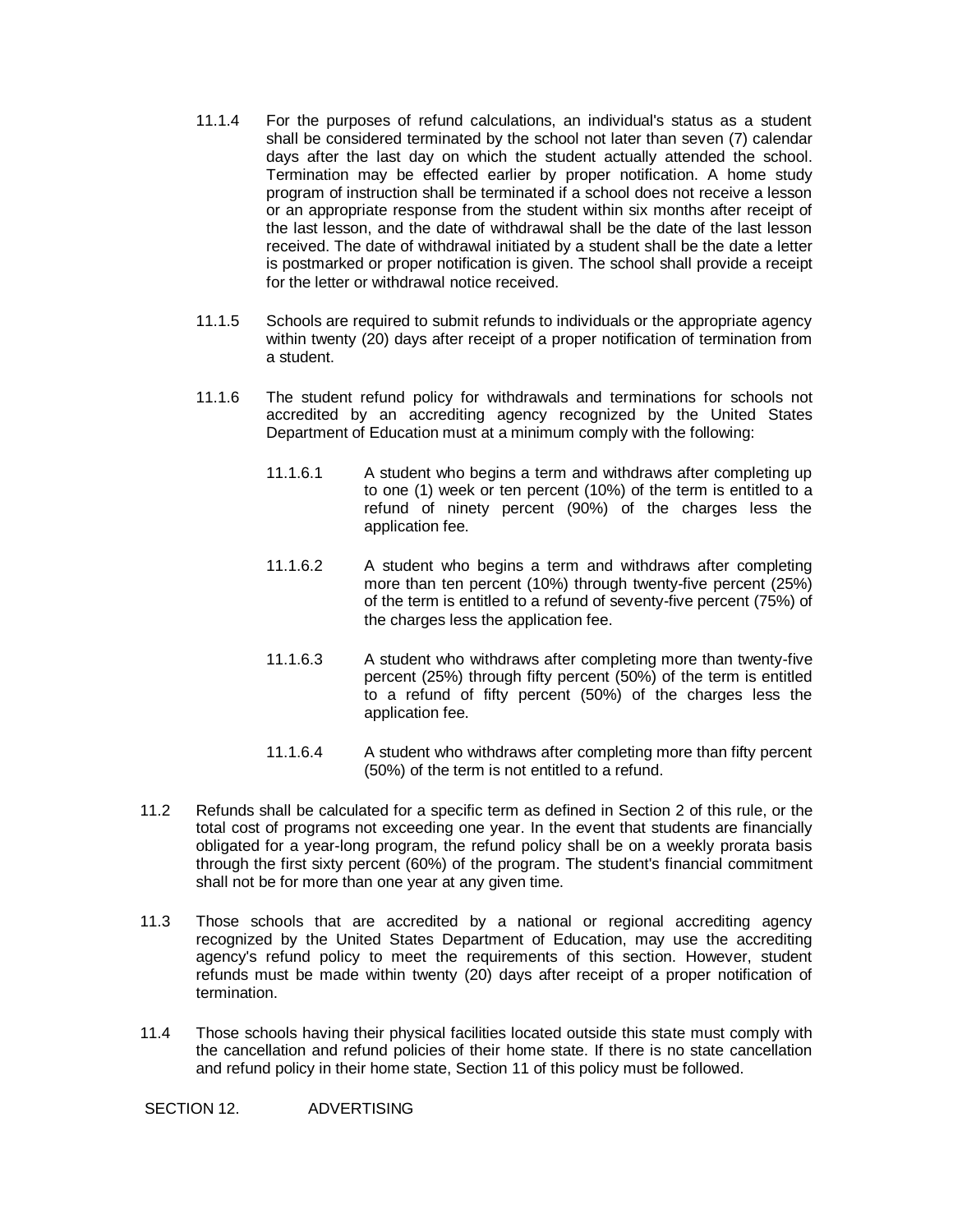- 12.1 Each school and its representatives shall not make or cause to be made any oral, written, or visual presentation in connection with the offering or publicizing of a subject or course of instruction which is false or misleading.
- 12.2 In its advertising, a school shall:
	- 12.2.1 Limit reference to its authority to operate to "Permit to Operate Issued by the West Virginia Council for Community and Technical College Education;
	- 12.2.2 Disclose that it is a home study school if it provides such instruction;
	- 12.2.3 Advertise starting or average salaries of its former students only if these claims can be documented for the most recent twelve- (12) month period preceding the advertisement for more than fifty percent (50%) of the graduating class.
- 12.3 In its advertising, a school shall not:
	- 12.3.1 Advertise that it is "supervised," "recommended," "endorsed," "approved," or "accredited" by the Council;
	- 12.3.2 Describe its courses of instruction and subjects in a misleading manner.
	- 12.3.3 Use photographs or other illustrations in ways which misrepresent the size and location of the school, its equipment and facilities for the career for which the student is being trained;
	- 12.3.4 Represent that it is endorsed by or affiliated with a college or university, unless such statements can be documented;
	- 12.3.5 Advertise or indicate in any manner the transferability, or possibility of transferability, of its credits to colleges and universities unless it has written evidence on file of current acceptability of such credits from said colleges or universities;
	- 12.3.6 Advertise that it is endorsed by manufacturers, business establishments, or organizations engaged in the line of work for which the school gives training unless written documentation regarding the endorsement is on file;
	- 12.3.7 Advertise accredited status unless such status has been received from an accrediting body currently listed as recognized by the United States Department of Education and such accrediting body must be named if used in any advertisement or promotional material;
	- 12.3.8 Advertise as an employment agency, or under the same or similar name as such an agency, or advertise training courses in the "Help Wanted" section of any newspaper;
	- 12.3.9 Advertise any tuition, fees, or other charges in amounts other than those currently on file in the chancellor's office or advertise them without showing the total costs;
	- 12.3.10 Falsely guarantee job placement or employment at a certain wage; or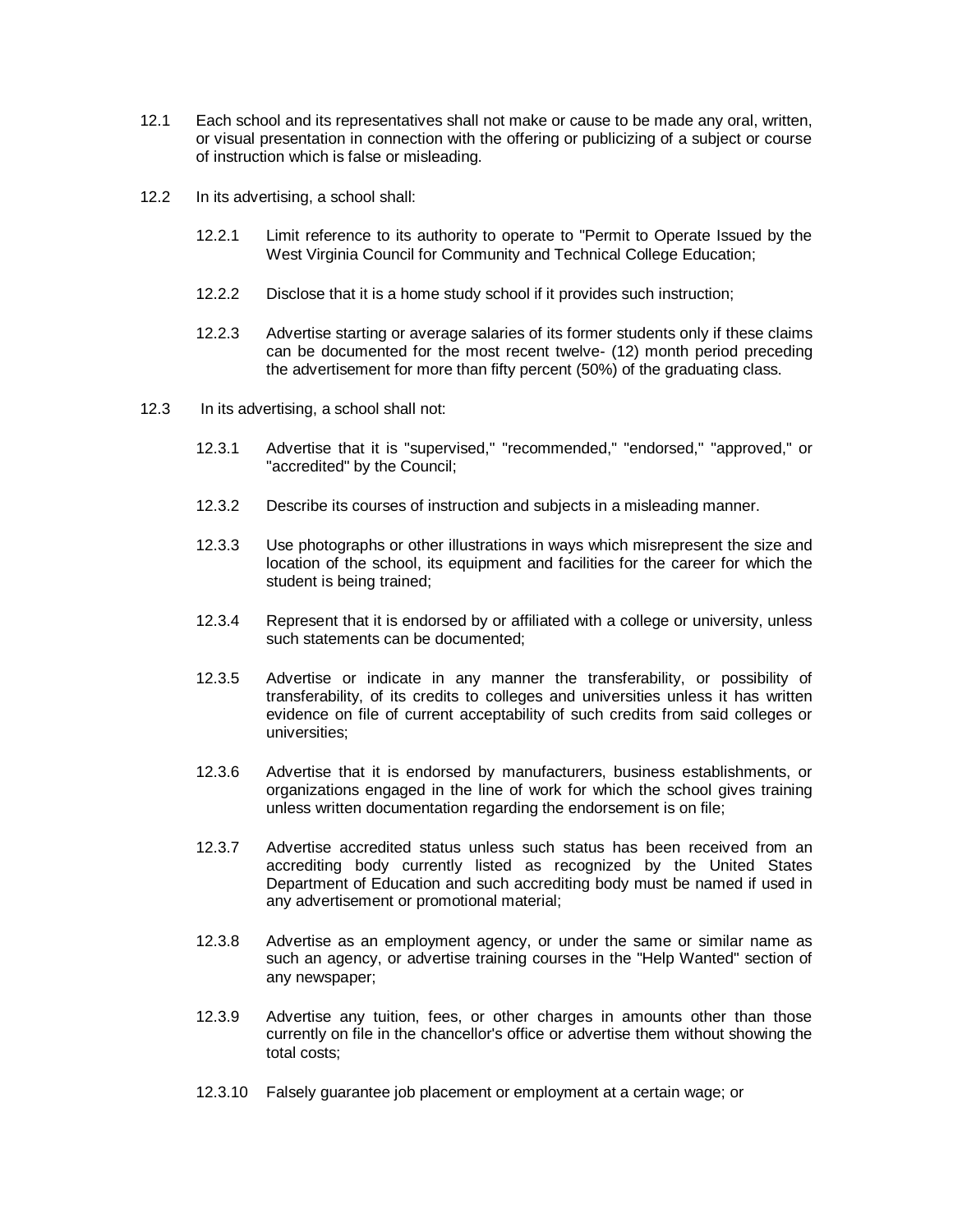- 12.3.11 Use endorsements, commendations, or recommendations by students without their written consent.
- 12.4 A school eligible to offer a course of instruction or program leading to an associate degree or specialized associate degree shall, in any advertisement, promotional material, or the school catalogue refer to this degree designation as an "Associate Degree" or a "Specialized Associate Degree."
- 12.5 Those schools that are accredited by a national or regional accrediting agency recognized by the United States Department of Education may adhere to the accrediting agency's criteria regarding advertising to satisfy the requirements of this section. However, in the event that advertising is not addressed by accrediting agency criteria, the provisions of this section must be followed.

#### SECTION 13. STUDENT COMPLAINTS

- 13.1 A school shall attempt to resolve student complaints promptly and fairly and shall not subject a student to punitive action as a result of a written complaint having been filed with the school or Council.
- 13.2 The school shall have written procedures that describe in detail how a student may register a complaint with the school and Council, and how the school will investigate and attempt to resolve the complaint.
- 13.3 The Council will begin the investigation of a written complaint within thirty (30) days of the date of receipt of the complaint unless it is a complaint regarding a matter over which the Council has no jurisdiction or it is intrinsically not credible. The initial investigation should be completed within sixty (60) days of the filing of the complaint.
- 13.4 The school shall provide all enrolled students with a written copy of the student complaint procedures and make prospective students aware that such procedures exist and provide copies upon request.
- 13.5 Each school that is being investigated, as a result of a written student complaint, will be notified by the Council that such an investigation is being conducted, and a copy of the written complaint will be forwarded to the school. The name of the complainant may be withheld if so requested.
- 13.6 The school being investigated must respond to any inquiry by the Council relating to the investigation within ten (10) work days of its receipt of the inquiry.
- 13.7 Any school refusing to cooperate with an investigation of a written student complaint by the Council or any other governmental agency shall have its permit to operate or solicit students in West Virginia revoked in accordance with the due process provisions of Section 14 of these rules.
- 13.8 The Council, upon completion of the investigation of a written student complaint, will supply the school by certified mail with a written report of the findings and any proposed corrective action. The school will have twenty (20) work days to reply to the Council before any action may be taken.
- 13.9 The school has a right to request a hearing regarding any findings or action proposed by the Council resulting from an investigation involving student complaints.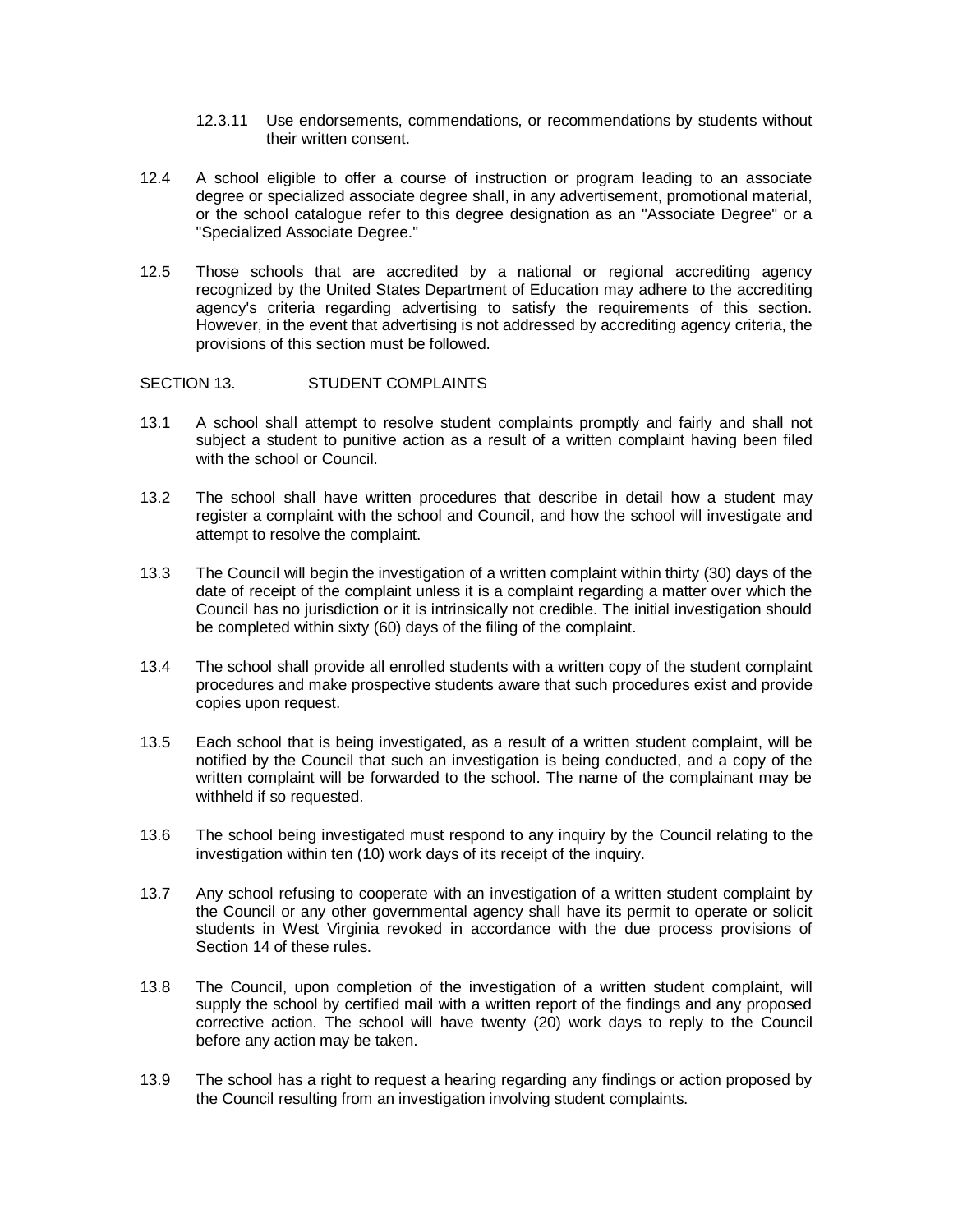13.10 The Council may forward any information pertaining to a written complaint found to have merit involving student financial aid to the United States Department of Education.

#### SECTION 14. WARNING, SUSPENSION, WITHDRAWAL, or REVOCATION of ACCREDITATION, LICENSE, and/or APPROVAL to OPERATE

- 14.1 A school shall provide the Council with a copy of any notice of warning, suspension, revocation, or other adverse action received from any national, regional, or state accrediting and/or approval agency or the United States Department of Education within five (5) days of receipt of such notice. The school shall at the same time inform the Council in writing of activities being taken to correct the deficiencies.
- 14.2 The Council may for good cause, suspend, withdraw, or revoke the authorization of a school to operate within this state or to solicit students within the state. Good cause shall consist of:
	- 14.2.1 Loss of accreditation by a nationally or regionally recognized accrediting agency;
	- 14.2.2 Cancellation of the school's bond by the bonding company and failure to secure a replacement in accordance with this rule;
	- 14.2.3 A final determination that the school has engaged in conduct prohibited by this rule, and the conduct warrants suspension, withdrawal, or revocation of the approval to operate a school or solicit students in this state, and corrective action has not been taken within the required time;
	- 14.2.4 Closure of the school without adequately providing for the completion of students' classes or course work, without refunding students' unearned tuition or otherwise discharged the institutions contractual obligations to the students;
	- 14.2.5 Conviction of the owner of a school for a felony or crime involving administration of the school or involving Federal Student Assistance programs; or
	- 14.2.6 Refusal to cooperate with an investigation pursuant to Section 13 of this rule.
- 14.3 Upon receipt by the Council of information constituting any of the above grounds for suspension, withdrawal, revocation, or other adverse action, the Council shall notify the school and its owner in writing of its intent to recommend suspension, withdrawal, revocation, or other adverse action and the grounds for such recommendation.
	- 14.3.1 The owner of the school may, within ten (10) work days of receipt of such notice, request a hearing upon the recommended action. Such hearing, if requested, shall be commenced within twenty (20) work days of such request at the chancellor's office or at such other location convenient to the parties and witnesses as may be designated by the chancellor.
	- 14.3.2 The hearing shall be conducted by the Chancellor of the West Virginia Council for Community and Technical College Education or the chancellor's designee, pursuant to the procedures set forth in Chapter 29A, Article 5 of the Code of West Virginia.